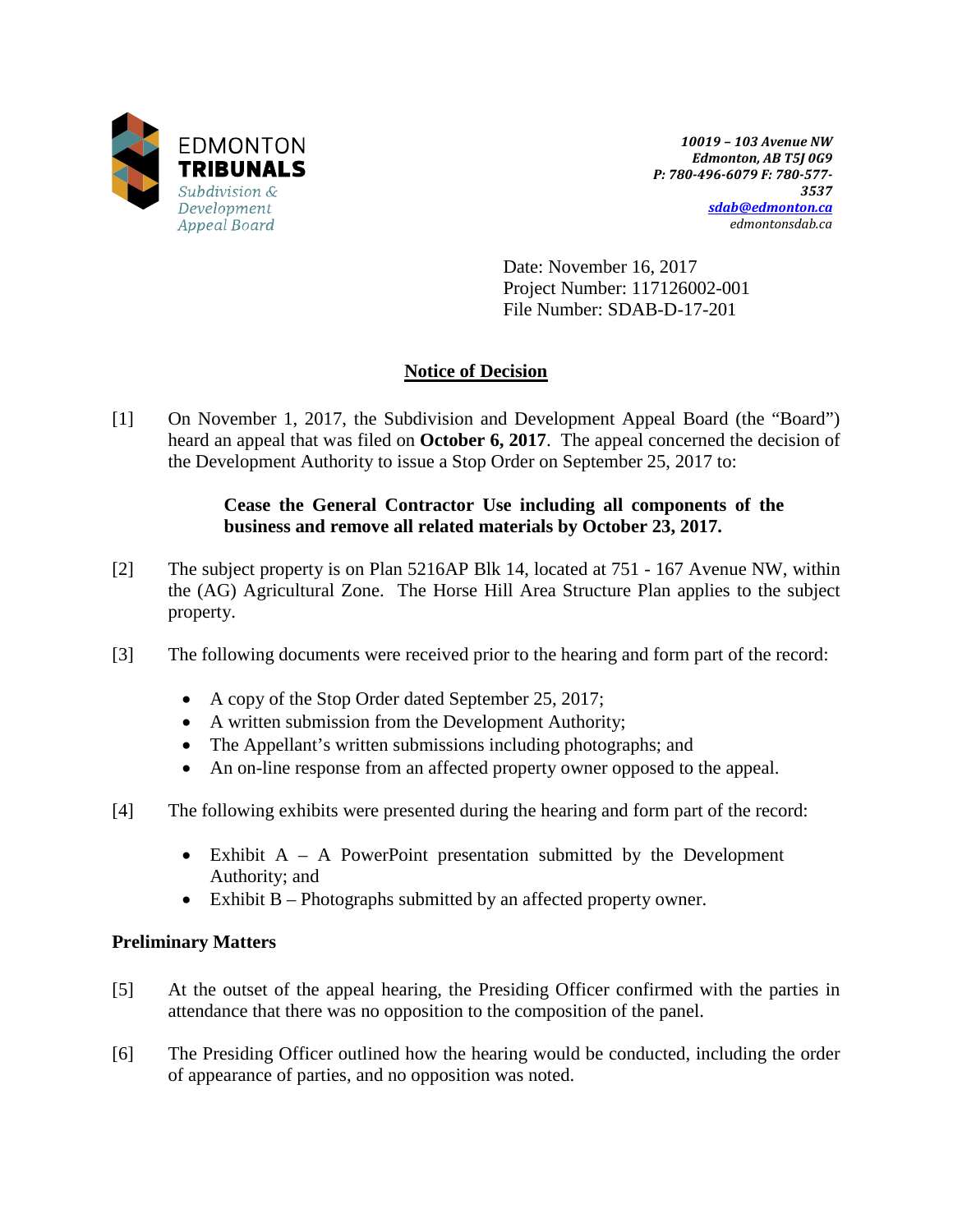[7] The appeal was filed on time, in accordance with section 686 of the *Municipal Government Act*, RSA 2000, c M-26.

#### **Summary of Hearing**

- *i) Position of the Appellant, Mr. J. Nachai and his friend, Mr. D. Kutz:*
- [8] Mr. Nachai's family has owned the subject property since 1974. The land was annexed by the City in 1981 but they were allowed to continue to use the land as it had been used in the past. He and his sister took ownership of the property in April, 2017.
- [9] In their opinion, they are being unfairly treated because there are other commercial businesses operating in this area that are zoned Agricultural. Mr. Nachai referenced numerous photographs to illustrate the state of these sites and to support his opinion that some of the uses are much more intense than what is occurring on the subject site.
- [10] One commercial truck is operated from the site.
- [11] Photographs were referenced to illustrate the operation of a new business in the area, including the operation of gravel trucks and heavy equipment as well as stock piles of gravel and other building materials. Gravel trucks use the gravel road and generate dust which is a safety concern for passing motorists. It was his understanding that this business has not received a permit from the City.
- [12] Ongoing attempts are being made to clean up the site and many of the neighbours have complimented him on the cleanup and the improved appearance of the site. The majority of the items on the site were accumulated by his father other the years and removal takes time. Changes are being made to the elevation of the site and asphalt is being installed to improve drainage and reduce the amount of dust that is generated.
- [13] There are 10 acreages located in this subdivision. Two properties operate gravel trucks, two properties operate a storage yard, and another property operates three and five ton trucks.
- [14] Mr. Nachai wants to continue to operate the business from the subject site and he is willing to comply with conditions imposed by the City. Attempts have been made to reduce the dust and noise and most days he works between 8:00 a.m. and 4:30 p.m.
- [15] The gravel truck and some of the other heavy equipment are also used to support a farming operation from two sites located in close proximity.
- [16] Mr. Nachai and Mr. Kutz provided the following information in response to questions from the Board: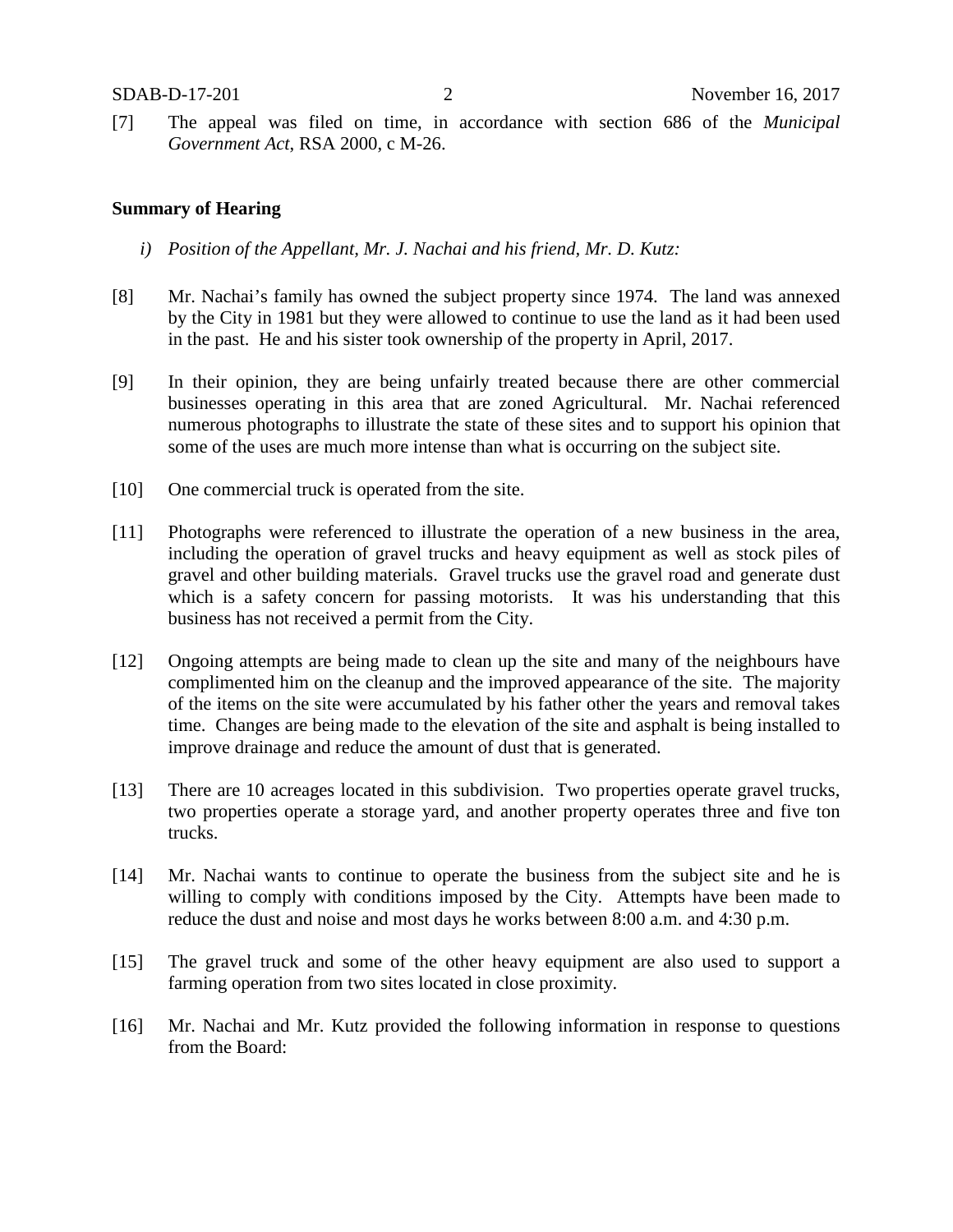- a) Some of the photographs submitted by the Development Officer were taken in 2013 and do not accurately reflect the current state of the site.
- b) The photographs dated September, 2017 illustrate the significant clean up that has occurred.
- c) Some of the equipment and material that is currently on the site is being used to excavate and improve drainage on the site.
- d) An application for a home based business has not yet been made, but he plans on applying for a business licence.
- *ii) Position of the Development Authority, Mr. J. Young:*
- [17] Mr. Young referenced a PowerPoint presentation, marked *Exhibit A*.
- [18] A Stop Order was issued because the site is being used as a General Contractor Service use, which is neither permitted nor discretionary in the AG Agricultural Zone.
- [19] Photographs were referenced to illustrate that there are large amounts of aggregate landscaping material and equipment located on the western portion of the site.
- [20] An initial complaint was received in November, 2011. Since 2014, Ward 4 has received 95 incidents of truck, contractor and industrial related complaints and enforcement of similar sites is ongoing.
- [21] Development Compliance initiated the complaint process in 2011 and in 2012 a Violation Notice was issued to remind the property owner of the subject site that the Development Permit for a Major Home Based Business had expired. They were advised to cease the operation within one year.
- [22] Photographs of the inspection that occurred on January 15, 2013 were referenced. Based on the results of the inspection, a Stop Order was issued with a compliance date of June 3, 2014. A follow up inspection conducted after the Stop Order was issued noted that some progress had been made but the site was still in non-compliance. Photographs of the inspection that occurred on September 22, 2017 were referenced to illustrate that material and equipment consistent with the use of a General Contractor Service was still being stored on the site.
- [23] The purpose of the AG Agricultural Zone is to conserve agricultural and rural uses. Single Detached Housing is a discretionary use for this site. General Contractor Services means: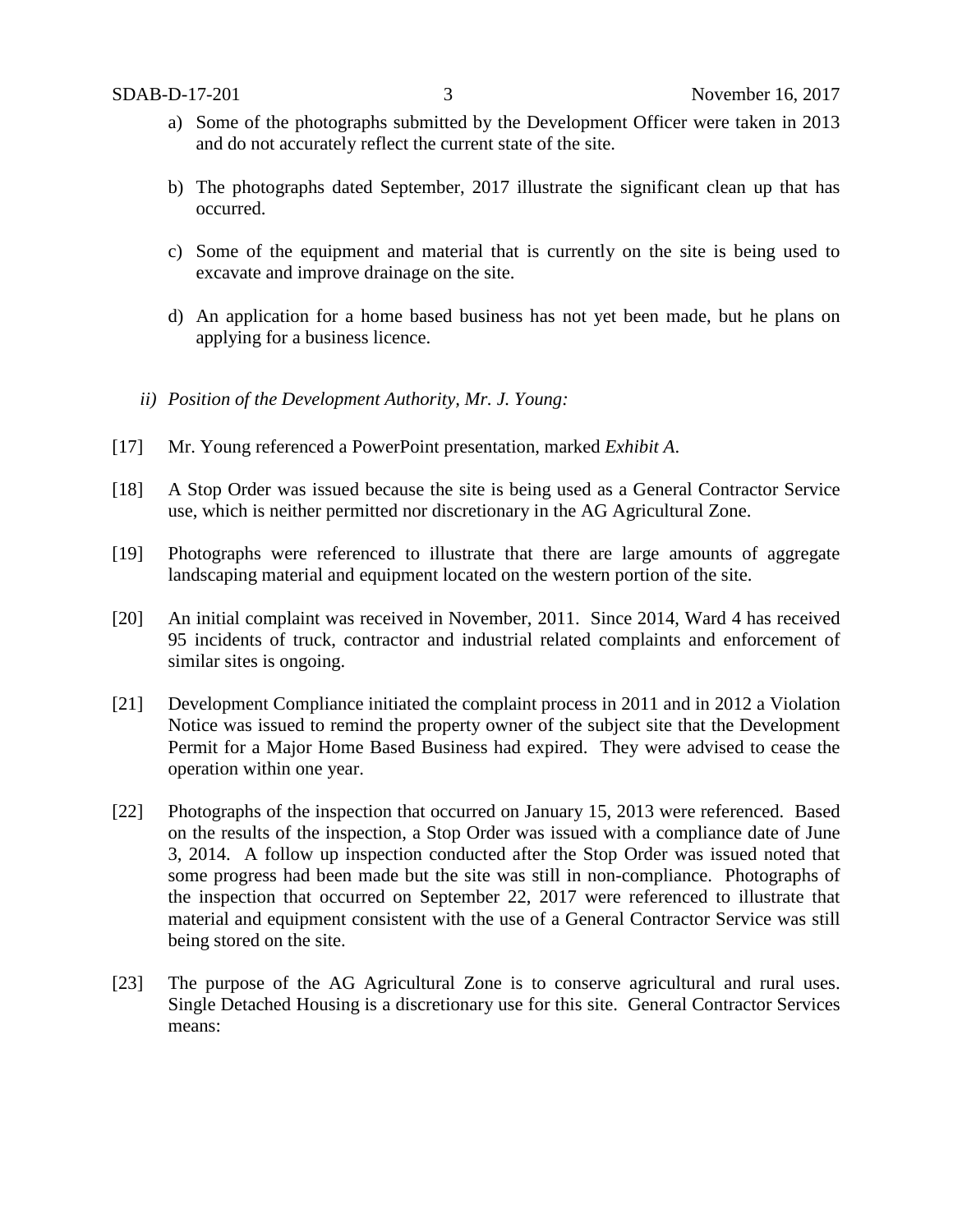development used for the provision of building construction, landscaping, concrete, electrical, excavation, drilling, heating, plumbing, paving, road construction, sewer or similar services of a construction nature which require onsite storage space for materials, construction equipment or vehicles normally associated with the contractor service. Any sales, display, office or technical support service areas shall be Accessory to the principal General Contractor Services Use only. This Use does not include Professional, Financial and Office Support Services.

- [24] The use of the site is not consistent with the intent of the *Edmonton Zoning Bylaw* and the impacts are not desirable for the neighbourhood.
- [25] Mr. Young provided the following information in response to questions from the Board:
	- a) The inspection conducted in 2014 was a follow up to the Stop Order issued in 2013. Because the property owner took some steps to clean up the site, no further action was taken by the City at that time.
	- b) Dozens of sites located in this area are currently being targeted by Bylaw Enforcement.
	- c) The remedy to this situation involves cessation of the current use and the removal of all materials and equipment associated with a General Contractor Service.
	- d) Some flexibility exists if the property owner requires more time to comply with the Stop Order.
	- e) In his opinion, a rezoning application would not be successful because of the existing Horse Hill Area Structure Plan that is in effect.
	- f) In his opinion, the Stop Order compliance deadline could be amended to January, 2018.
	- g) Mr. Young advised that his personal telephone number is contained on the Stop Order and that no phone calls were ever received from the Appellant.
	- *iii) Position of an affected property owner, Mr. H. Barbaric:*
- [26] Photographs marked *Exhibit B* were referenced to illustrate the subject site in relation to the rear yard of his property.
- [27] Dust and dirt from the activities occurring on the subject site are an ongoing problem but have intensified over the spring and summer.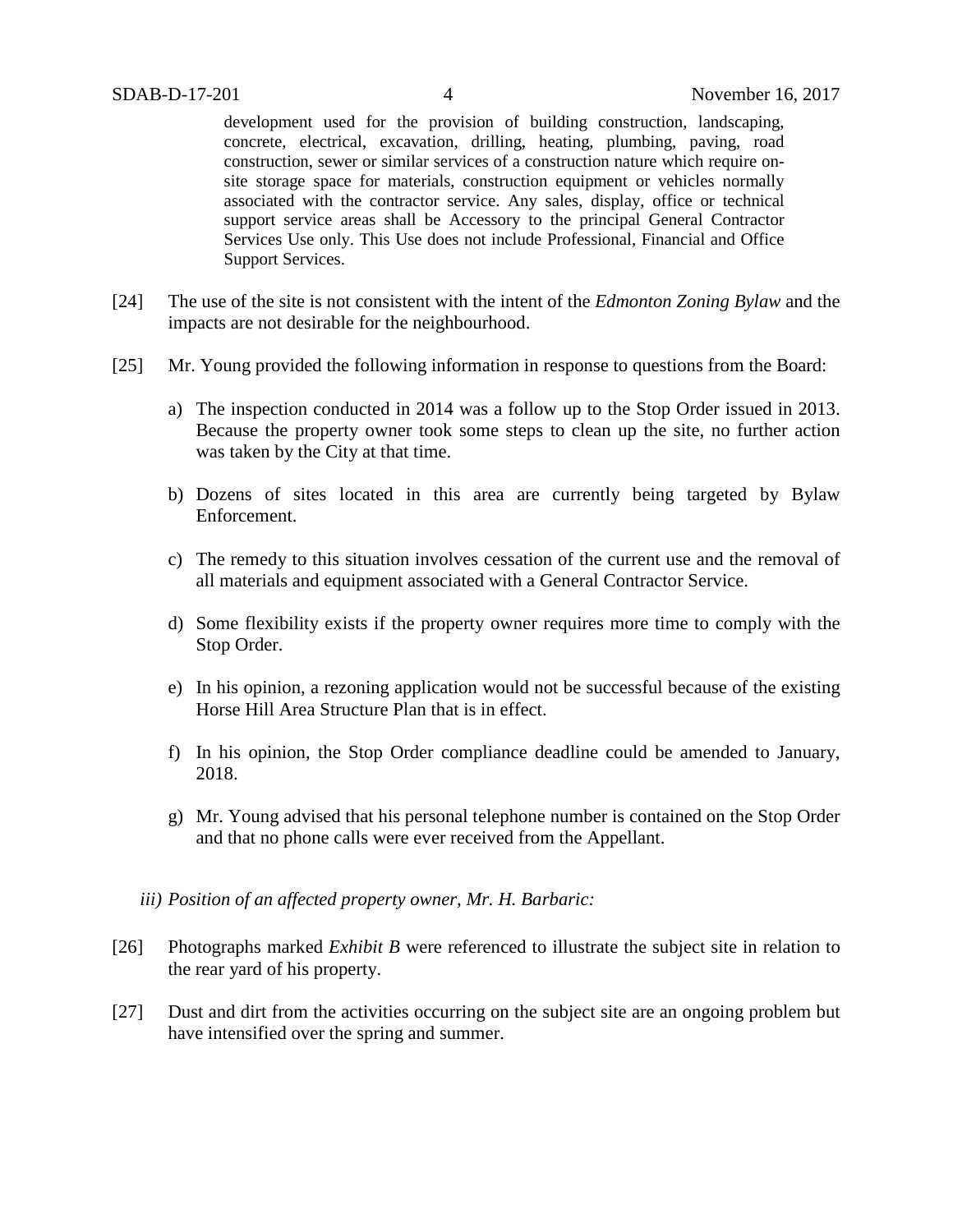- [28] He acknowledged that the Appellant has tried to operate during reasonable hours. However, the dumping of materials and the operation of equipment generates excessive amounts of noise particularly because there is no sound barrier.
- [29] He has resided at this location since 2010 and has never filed a complaint against this property. However, the ongoing history of non-compliance with City regulations is a concern and is impacting the quality of life for residents in this area.
- [30] Photographs were referenced to illustrate the view of the subject site from his kitchen window. A photograph of the trees located adjacent to the site along 167 Avenue was referenced to support his opinion that they are too small to provide any type of buffer or screening. A photograph was also referenced to illustrate a "For Sale" sign located on materials in the yard which support the operation of a business.
- [31] Mr. Barbaric provided the following information in response to questions from the Board:
	- a) Activity is occurring on the site on a daily basis and occasionally on weekends.
	- b) The roadway cannot support the movement of equipment and material. The stockpiling of dirt, rocks and crushed paving on the site creates an excessive amount of dust.
	- *iv) Rebuttal of the Appellant:*
- [32] Mr. Nachai indicated that the "For Sale" sign and the material illustrated in a photograph submitted by Mr. Barbaric have since been removed from the site.
- [33] Asphalt grindings are being installed at the site in an attempt to control the dust.
- [34] Mr. Kutz advised that a lot of road construction occurred in this area over the summer which increased truck traffic and could have also contributed to the amount of dust generated in this area. The only way to access Anthony Henday Drive from this area is from 167 Avenue or Meridian Street. There are also numerous farming operations in the area which can also contribute to the amount of dust being generated.
- [35] Residents have never approached them with any safety concerns or the operation of the business.
- [36] Mr. Nachai indicated that he would like to work with the City to find a solution. It is his preference to continue to operate as a one person business within conditions imposed regarding the use.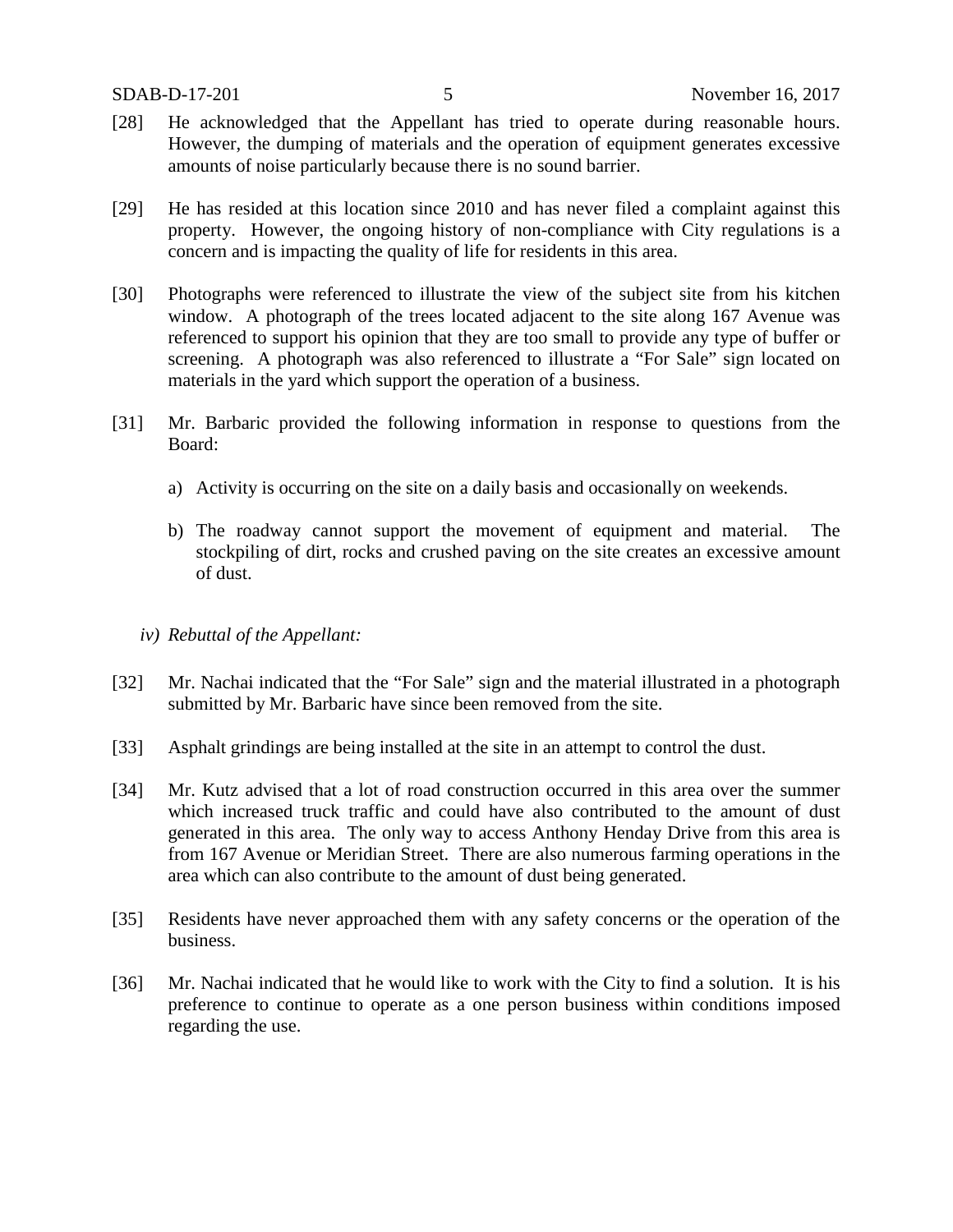- [37] He indicated that numerous calls to the Development Compliance Officer have never been returned.
- [38] Mr. Nachai indicated that it would be difficult to comply with a January, 2018 compliance date because work would have to occur during the winter months.

#### **Decision**

[39] The appeal is **DENIED** and the decision of the Development Authority is **CONFIRMED**. The Stop Order is **UPHELD.**

#### **Reasons for Decision**

- [40] The Stop Order was issued pursuant to section 645(1) of the *Municipal Government Act.*  The Board heard evidence that a Development Compliance Officer had authority under the *Municipal Government Act* to issue a Stop Order and that the Development Authority had grounds for issuing the Stop Order because a General Contractor Service Use was being carried out on the site without a Development Permit.
- [41] Based on a review of both the verbal and photographic evidence provided, the Board finds that the Appellant has been conducting a General Contractor Service Use on the property by using the Site to store materials, construction equipment and vehicles normally associated with a General Contractor Service Use. In the (AG) Agricultural Zone, a General Contractor Use is neither a Permitted Use nor a Discretionary Use.
- [42] The Board notes that the Use of the subject property has not complied with the regulations of the *Edmonton Zoning Bylaw* for many years and that several Violation Notices and Stop Orders have been issued since 2011. The Appellant has known for a period of years that the Use of this Site as a General Contractor Service Use needed to stop.
- [43] The Board finds that since the compliance date of October 23, 2017 contained in the Stop Order that was issued on September 25, 2017, has passed, the illegal Use occurring on the property should be dealt with expeditiously.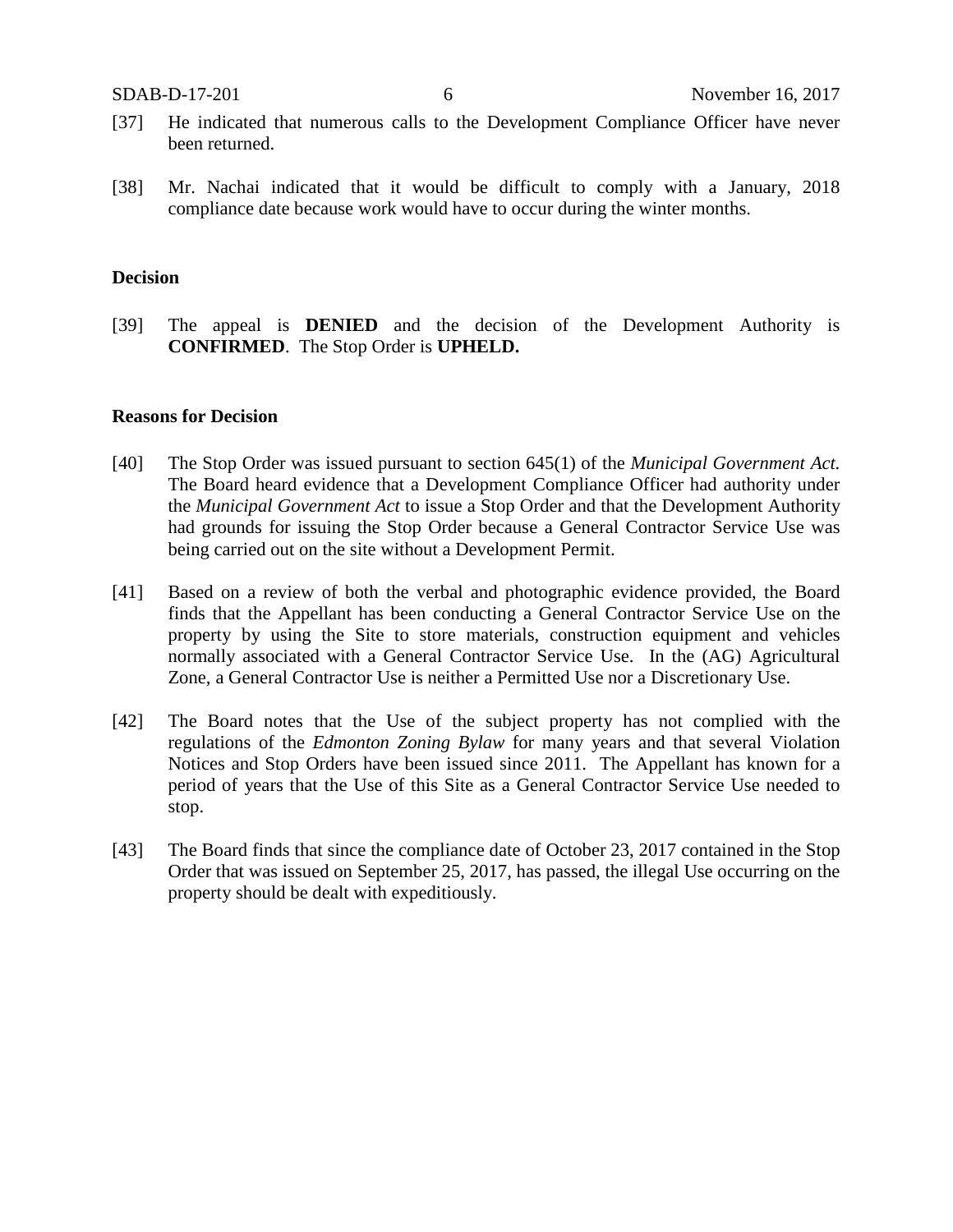[44] For the above reasons, the Board finds that the Stop Order was issued correctly.

Wingto 75th

Mr. W. Tuttle, Presiding Officer Subdivision and Development Appeal Board

Board members in attendance: Mr. B. Gibson, Ms. G. Harris, Ms. S. LaPerle, Mr. J. Wall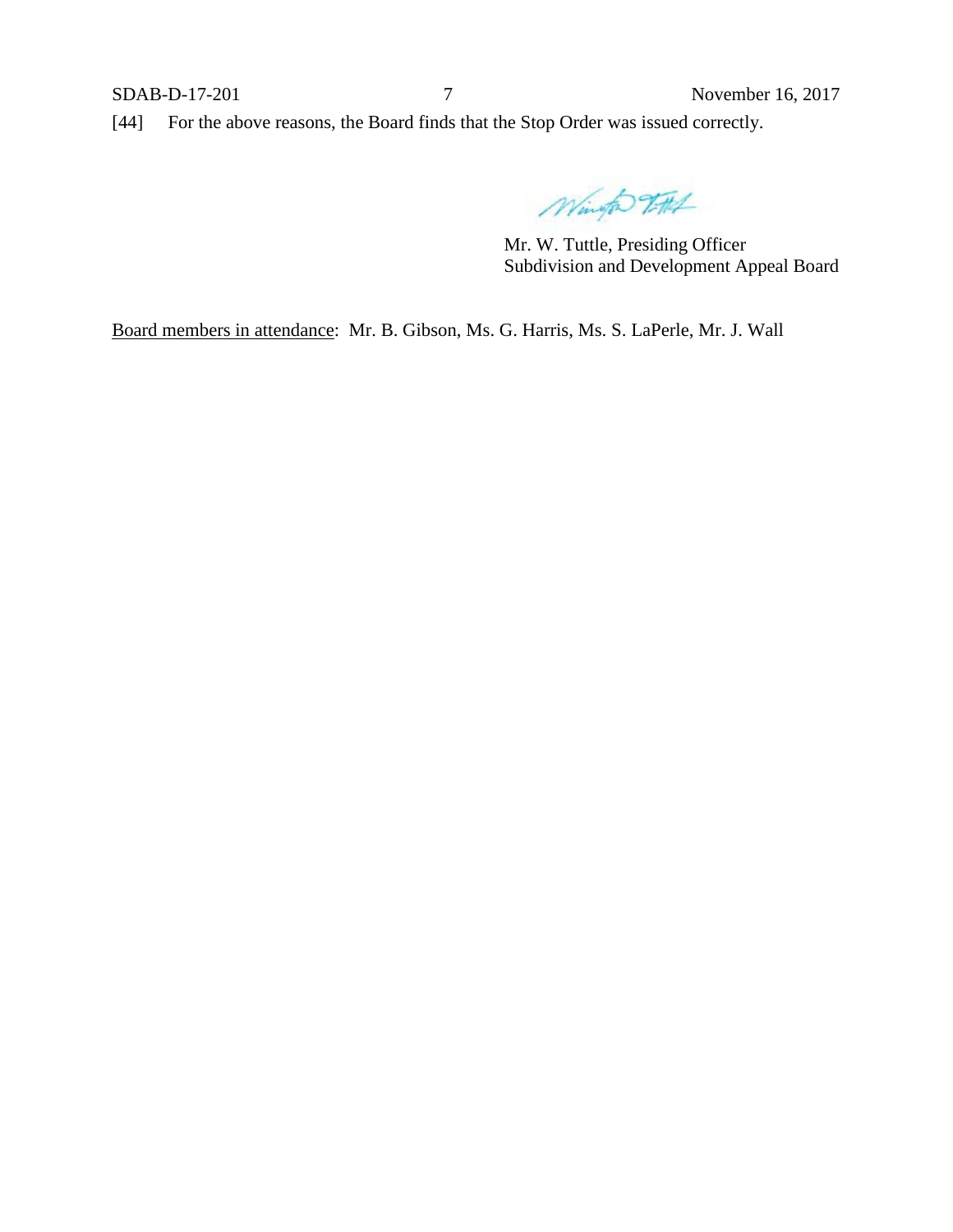## **Important Information for the Applicant/Appellant**

- 1. This decision may be appealed to the Alberta Court of Appeal on a question of law or jurisdiction under section 688 of the *Municipal Government Act*, RSA 2000, c M-26.
- 2. When a decision on a Development Permit application has been rendered by the Subdivision and Development Appeal Board, the enforcement of that decision is carried out by the Sustainable Development Department, located on the 2nd Floor, Edmonton Tower, 10111 – 104 Avenue NW, Edmonton, AB T5J 0J4.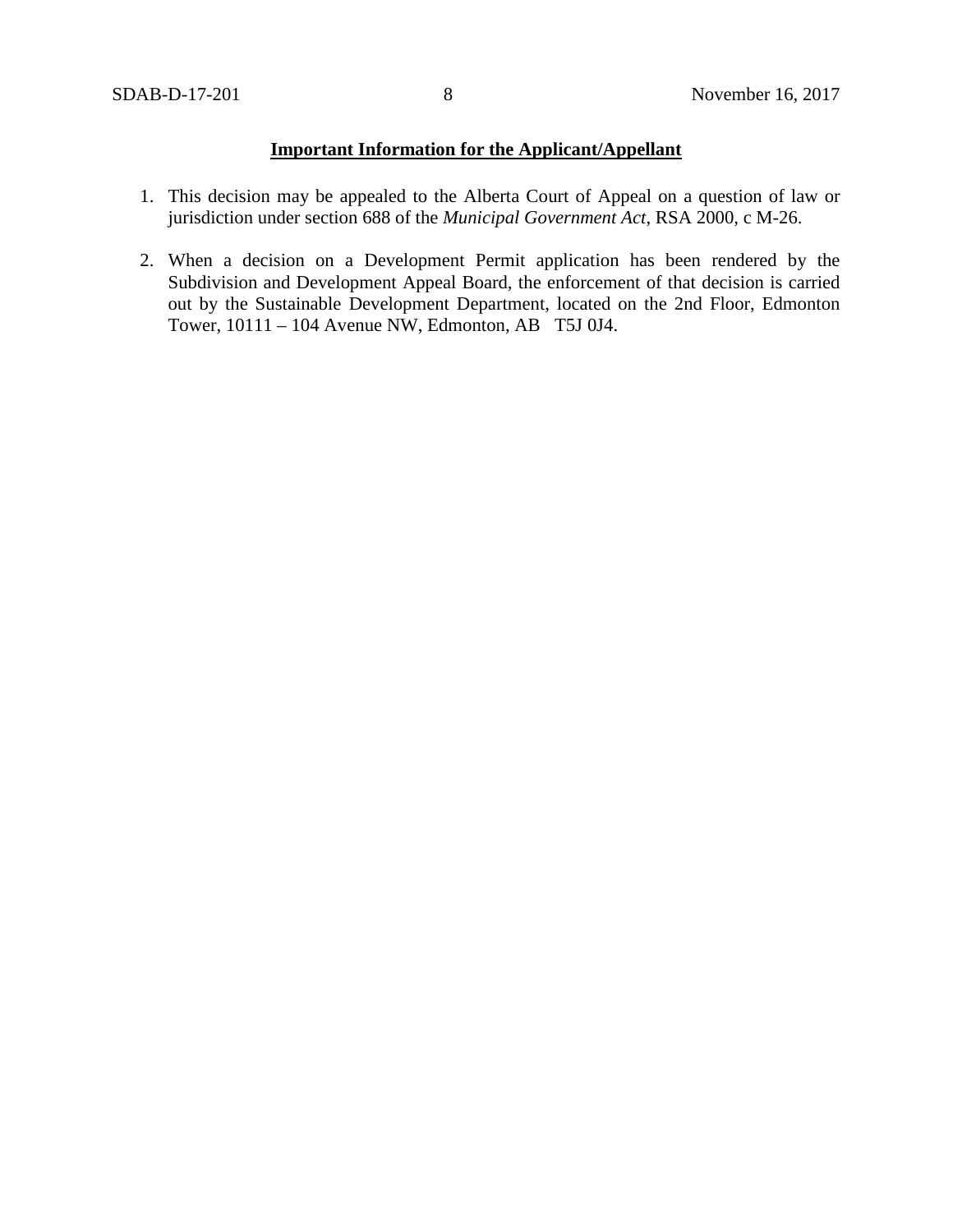

Date: November 16, 2017 Project Number: 257580508-001 File Number: SDAB-D-17-202

## **Notice of Decision**

[1] On November 1, 2017, the Subdivision and Development Appeal Board (the "Board") heard an appeal that was filed on **October 3, 2017**. The appeal concerned the decision of the Development Authority, issued on October 3, 2017, to refuse the following development:

> **To construct front and rear additions to a Single Detached House (Unenclosed Front Porch 1.52 metres by 2.63 metres, dining room extension 1.07 metres by 7.06 metres, rear attached Garage 7.01 metres by 8.56 metres, breezeway 6.40 metres by 12.12 metres), rear uncovered deck 4.27 metres by 9.93 metres, interior alterations on main floor, and Basement development (Not to be used as an additional Dwelling).**

- [2] The subject property is on Plan 630MC Blk 33 Lot 8, located at 7712 139 Street NW, within the (RF1) Single Detached Residential Zone. The Mature Neighbourhood Overlay applies to the subject property.
- [3] The following documents were received prior to the hearing and form part of the record:
	- A copy of the Development Permit application with attachments, proposed plans, and the refused Development Permit;
	- The Development Officer's written submission;
	- The Appellant's written submissions, including community consultation; and
	- An e-mail of support for the proposed development from an affected property owner.

### **Preliminary Matters**

[4] At the outset of the appeal hearing, the Presiding Officer confirmed with the parties in attendance that there was no opposition to the composition of the panel.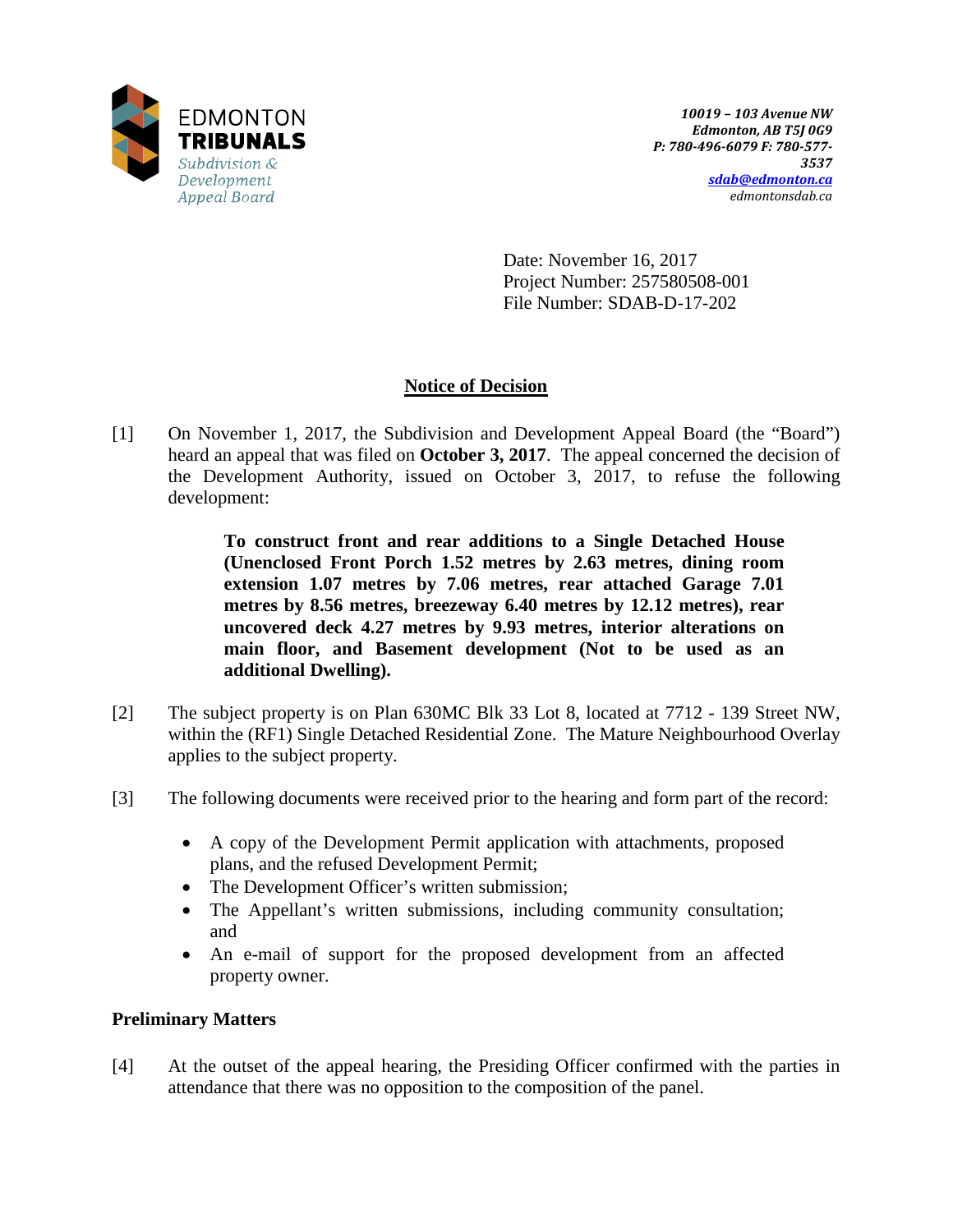- [5] The Presiding Officer outlined how the hearing would be conducted, including the order of appearance of parties, and no opposition was noted.
- [6] The appeal was filed on time, in accordance with section 686 of the *Municipal Government Act*, RSA 2000, c M-26.

#### **Summary of Hearing**

- *i) Position of the Appellant, Mr. G. Bell, representing Alair Homes, Mr. A. Carreira, the property owner and Mr. S. Mielczarek, the Architect:*
- [7] The immediate neighbours were contacted and brought into the development process to ensure that the proposed design did not impede on their properties and was characteristic of the architectural style of the neighbourhood.
- [8] The house was purchased as a non-conforming building, and because of the location of ground services, mature trees and the garage, the natural renovation was to extend the existing garage on the north side of the property.
- [9] Thirteen out of 15 houses on the same block have front and rear attached garages. This neighbourhood is predominately comprised of non-conforming houses with front and rear attached garages with architecture from the 1950s and onward.
- [10] The design and variances have been discussed with neighbours without any objection. Many expressed relief that the lot is not going to be subdivided and that the existing house will be preserved.
- [11] The house located on the immediately adjacent lot to the north does not comply with the side setback requirements. However, the property owners do not object to the variances required and have provided support for the proposed development.
- [12] This is a family community and many of the residents want to preserve the diverse architecture, including the prominent attached garages.
- [13] Mr. Bell and Mr. Carreira provided the following information in response to questions from the Board:
	- a) The proposed design does not interfere with ground servicing and allows the retention of the mature trees on the lot. The proposed design also preserves private amenity space in the rear yard.
	- b) Construction has not yet started but there is some demolition work occurring on site.
	- c) An adequate turning radius has been provided to accommodate access to the garage.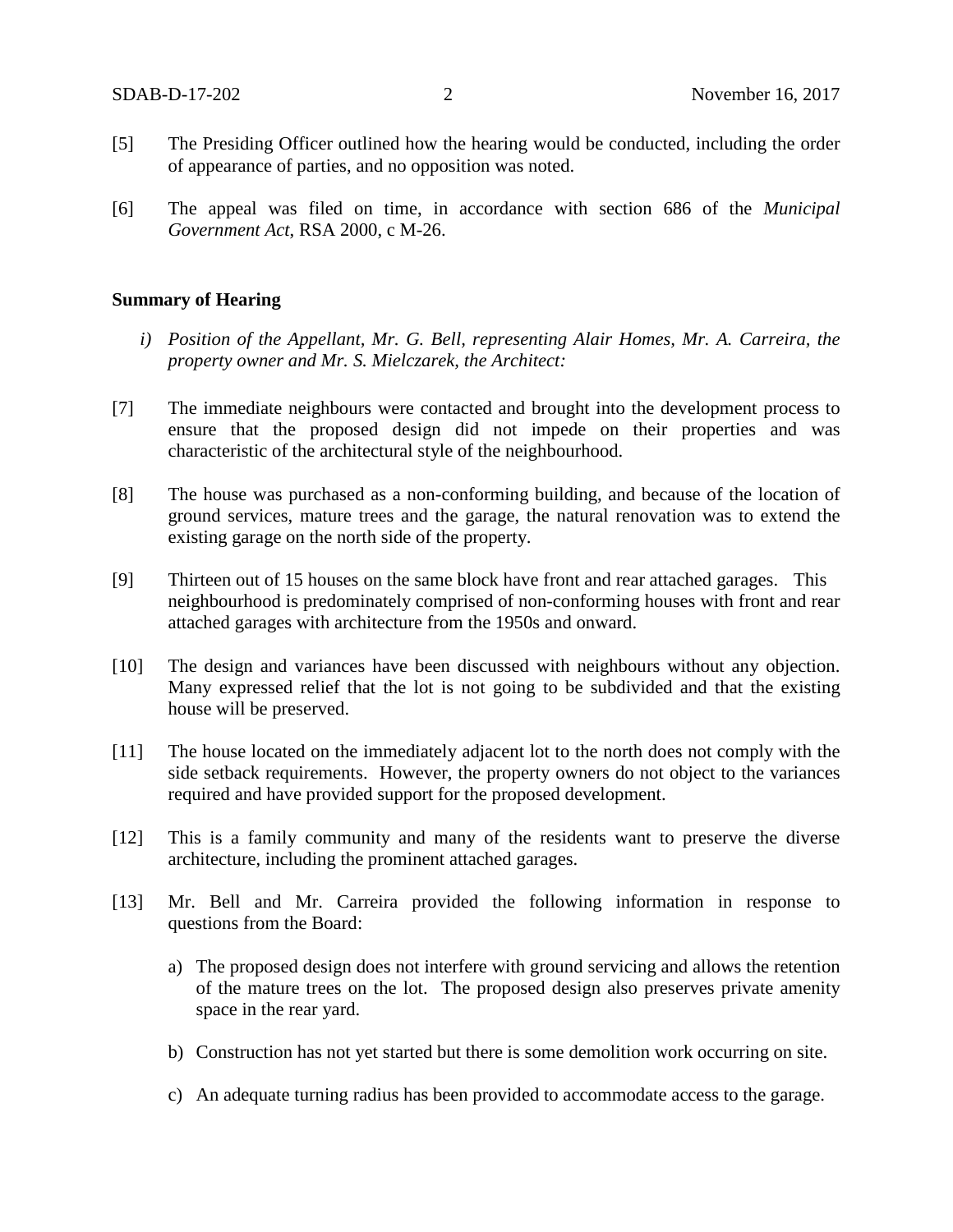- d) The proposed development will push the garage back and increase the size of the existing connection from the house to the garage.
- [14] Mr. Mielczarek provided the following information in response to questions from the Board:
	- a) The proposed development is under the maximum allowable site coverage requirements for this lot and provides adequate space for outdoor activities in the rear yard.
	- b) The garages along the rear lane are offset. A letter of support was provided by the owner of the lot immediately across the lane.
	- c) The proposed design, specifically the contour of the roofline, is contextually sensitive to the sun/shadow on adjacent properties.
	- *ii) Position of the Development Authority, Ms. S. Watts:*
- [15] Ms. Watts provided a written submission and did not attend the hearing.

### **Decision**

- [16] The appeal is **ALLOWED** and the decision of the Development Authority is **REVOKED**. The development is **GRANTED** as applied for to the Development Authority.
- [17] In granting the development the following variances to the *Edmonton Zoning Bylaw* are allowed:
	- a) Section 814.3(19) is waived to allow a rear attached Garage.
	- b) The minimum required Rear Setback is 15.82 metres. The proposed Rear Setback is 0.8 metres and a deficiency of 15.02 metres is allowed. (Section 814.3(4)).
	- c) The minimum required (north) Side Setback is 2.0 metres. The proposed Side Setback is 1.66 metres and a deficiency of 0.34 metres is allowed. (Section  $814.3(3)(c)$ ).

#### **Reasons for Decision**

[18] The proposed development, a Single Detached House, is a Permitted Use in the (RF1) Single Detached Residential Zone.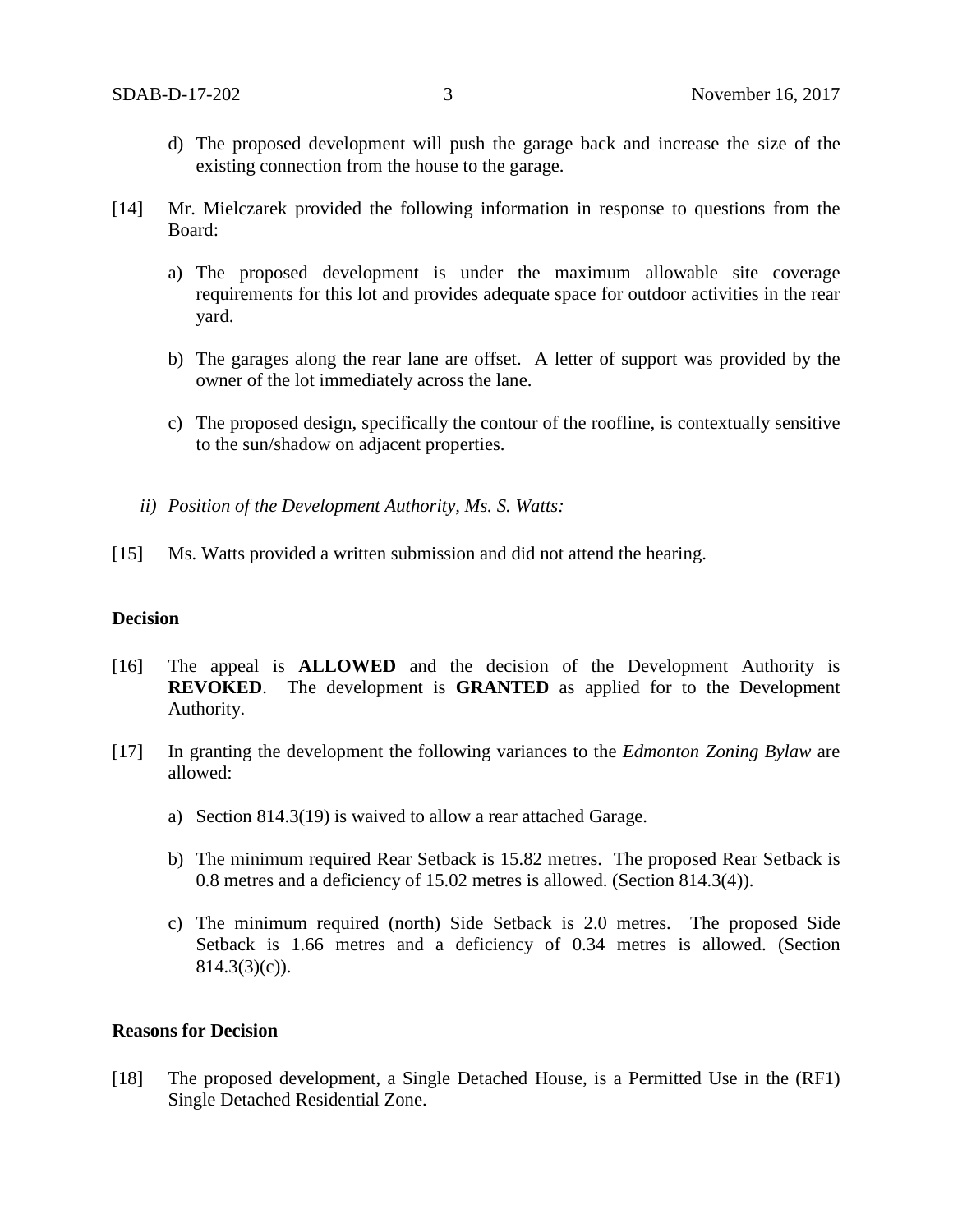- [19] The Board has granted the required variances to the *Edmonton Zoning Bylaw* for the following reasons:
	- a) Thirteen of 15 houses on the same block have front and rear attached Garages and therefore the proposed development is characteristic of this neighbourhood.
	- b) The existing House currently has an attached rear Garage. The proposed renovation will only extend the existing rear attached Garage towards the rear of the lot to provide additional living space.
	- c) The proposed (north) Side Setback is greater than the 1.2 metre requirement for a subdivided lot and the House on the immediately adjacent lot to the north has a Side Setback that is less than 1.66 metres. The property owner to the north supports the proposed development.
	- d) Even with the proposed renovations, the Principal Building complies with the maximum allowable Site Coverage requirements.
	- e) Based on the evidence, the design is sensitive to sun/shadow impacts and will not negatively impact any of the adjacent property owners.
	- f) Neighbouring property owners were consulted through the design process and have provided overwhelming support for the proposed development. The Board finds that the Appellant discussed the proposed development and the required variances with affected property owners to comply with the requirements of section 814.5(1) of the Mature Neighbourhood Overlay.
- [20] Based on all of the above, the Board finds that the proposed development with the required variances is characteristic of the neighbourhood and will not unduly interfere with the amenities of the neighbourhood nor materially interfere with or affect the use, enjoyment or value of neighbouring parcels of land.

Winter 7-71

Mr. W. Tuttle, Presiding Officer Subdivision and Development Appeal Board

Board members in attendance: Mr. B. Gibson, Ms. G. Harris, Ms. S.LaPerle, Mr. J. Wall